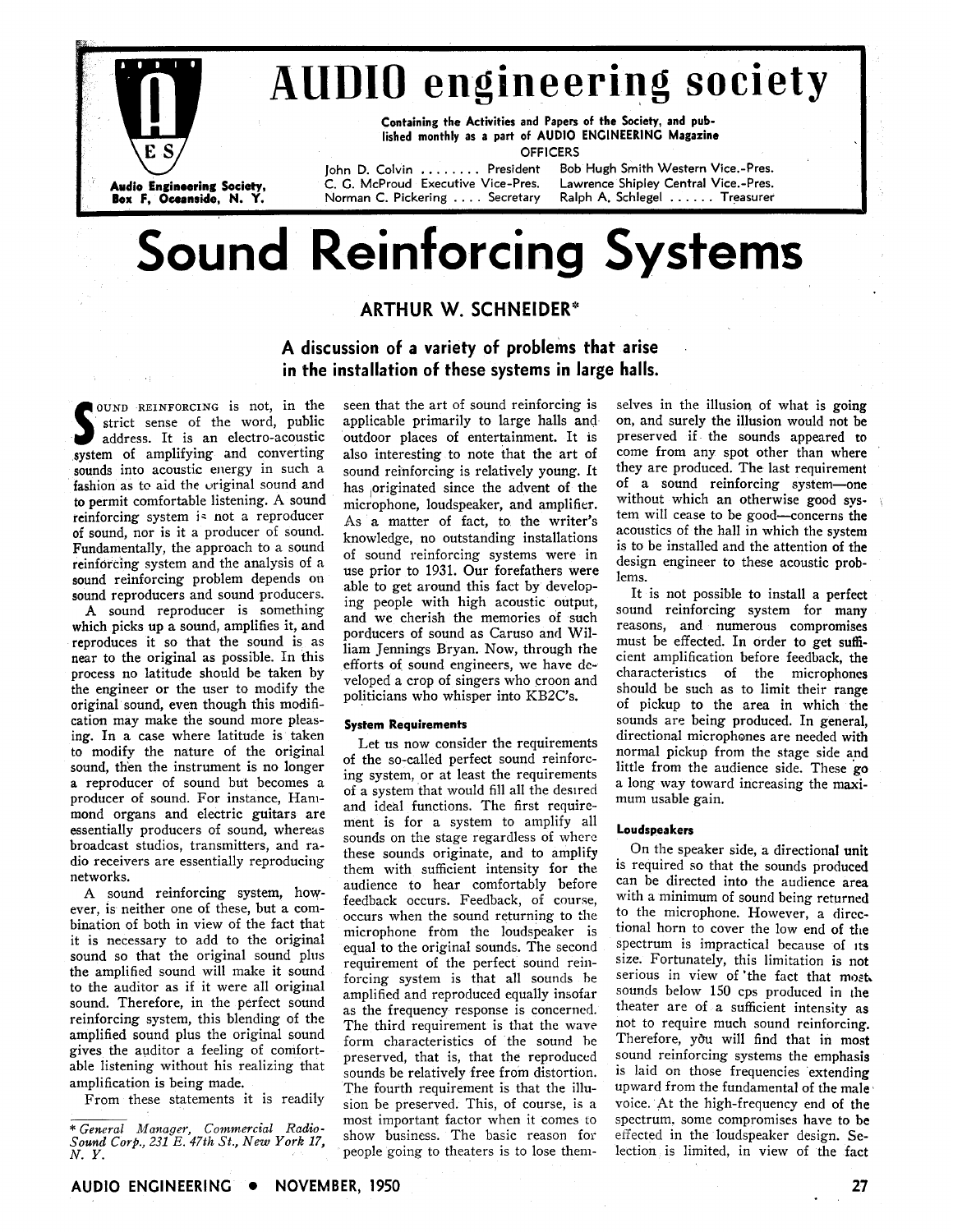#### **Audio Engineering Society Section**

that best-known over-all reproducers of sound are of the cone type, which is not readily adaptable to a directional loudspeaker. The loudspeakers on the high end should be of the cellular type, giving a uniform distribution to the high-frequency sounds. The microphones should have a directional characteristic pattern that limits the pickup to the area in which the sounds are being produced. However, in a good sound reinforcing system it if best that the microphone be concealed, inasmuch as it is not desirable to advertise the fact that the sound is being amplified, because this in turn would spoil the illusion. Therefore, it is necessary to conceal microphones in footlights and similar places, which results in a compromise in quality, directional characteristics, and scope of pickup.

If microphones are concealed for reasons of illusion, it is necessary that the speakers be concealed also if a good illusion is to be preserved from an audience standpoint. However, in connection with the speakers, their concealment is not the only consideration when it comes to illusion. It is necessary to have the speaker within a reasonable distance of the sound-producing source and located in such a manner as to make it appear to the auditor that the sound is actually coming from the sound-producing device and not from the loudspeaker. In general, the difference in the path length between the actual sound and the sound coming from the loudspeaker should not be greater than 60 to 80 feet. If this distance is greater than 80 feet, the auditor perceives that the sound is not actually coming from the producer of the sound, but from another spot. As this distance is increased, this realization becomes more acute. Compromises have to be affected in this particular category to a much greater degree than in any phase of sound reinforcing.

It is only with the distinct help of the architect in connection with the design that illusion can be preserved. Complete cooperation between the sound engineer and the architect is a matter of great importance. To date, too few architects have realized the problems of the sound engineer and have given too much attention to the appearance of the halls rather than to utilitarian value. After all, if a room is designed so that it is impossible to see or td hear properly, then it has little use as a meeting hall or a theater. The two fundamentals of a good auditorium are good vision and good hearing. Once these two objectives ' are obtained, then specification for fancy chandeliers, paintings, and other decorative elements lose their importance.

28

One example of a wonderful illusion was in the "Great Waltz," a show at the Center Theater back in 1933. The size of the proscenium was cut down considerably, and in the center of this there was a large emblem of the double eagle. It was behind this emblem that the sound reinforcing horns were placed. In all parts of the theater, it appeared as though the sound were coming from the actual singers and orchestra.

The frequency response of the amplifier, microphones, and speaker is an important phase of sound reinforcing. Too much emphasis has been laid on the range of the system rather than the smoothness of response. It is much better to have a system with a limited range and a close tolerance of the output over this range than one with an extended range and large variation in the output over the range. <

When feedback occurs, it occurs at the frequency at which the system peaks. If there is a large peak at some particular point, feedback will occur even though the average energy content over the entire frequency range is relatively small. Therefore, you can see that if amplifiers, speakers, and microphones were absolutely flat in their response, all portions of the spectrum would be reproducing equally before feedback would occur. The integrated energy over the spectruni, which is the sensation we actually hear, would be far greater; therefore, a compromise is necessary to pick equipment which will give maximum response and a balance between gain and response.

In the -realm of distortion, compromises for economical reasons are generally the limiting factor, but the amplifier capacity required to take care of peak conditions should be possibly ten times the average power required. For example, if a sound system requires an average power of 50 watts, its peak capacity should be 500 watts. From an economical standpoint, it is not always practical to install an amplifier of this capacity.

#### ' **Typical Examples**

One of the larger and more recent sound reinforcing systems is installed at the Lewisohn Stadium of the C.C.N.Y. During the summer, the New York Philharmonic Orchestra-through Stadium Concerts, Inc.- gives concerts to audiences ranging up to twenty thousand people. The stage is approximately 100 ft. wide and 60 ft. deep, and the roof is about 60 ft. above the stage. In the roof, along the leading edge, are installed five RCA twin-power speakers, each of them directed in such a manner [Continued on *page* **531** 

Employment<br>Register

EMPLOYMENT OFPORTUNITIES may be listed here at no charge to industry or to members of ,the Society. For insertion in this column, brief announcements should be in the hands of the Secretary, Audio Engineering Society, Box F, Oceanside, N. Y. before the first of the month preceding the date of issue. Replies to box numbers should be addressed to AUDIO ENGINEERING, **342**  Madison Ave., New York 17, N. Y.

**★ Positions Open ● Positions Wanted ★ Radio and Television engineers. Experienced in design of high frequency circuits such as FM tuners, TV boosters, and TV antennae. Salary commensurate mith ability. Write giving full details. Mr.**  Talk-A-Phone Company, South Pulaski Road, Chicago 23, Illinois, Lawndale 1-8414.

**Lawndale 1-8414.** \* **Wireman, instrument, capable of building models and occasional short produc**tion runs of precision electronic devices. **Must be able to work mith minimum of supervision. Permanent; write giving salary expected, family status, availability. Box 1002.** 

**WANTED: Signal Corps Center, Fort Monmouth, N. J. has openings in the following Civil Service positions:** 

**Mllltnry Instructors-Microwave relay, radar, radio electronics, fixed station**  radio, central office techniques, teletype **installation and maintenance, repeater**  and carrier, dial central office mainte**nance, theory of electricity. \$3100-4600.** 

**Electronic Engineers-Partfcipate in design, development, modification, construction, and testing of electronic equipment-radio, radar, wire communications, instrumentation, sonar, etc. Responsibility depending upon experience and ability. \$3100-6400.** 

**Technical Writers-Write, edit, prepare technical publications, handbooks, circulars, instruction books, etc. Edit and revise scientific manuscripts on radio, radar, electronics, communications, and photography. Write instruction manuals on theory, operation, and maintenance of Signal Corps equipment; determine media and method of presentation of material; prepare charts, graphs, schematic diagrams etc. \$3100-6400.** 

**Applicants for any of these positions should write Chief, Civilian Personnel Branch, Signal Corps Center, Fort Mon**mouth, N. J., submitting a completed **Standard Form 57, "Application for Federal Employment" (obtainable at any flrst or second class post office) for review before going to Fort Monmouth for a personal interview.**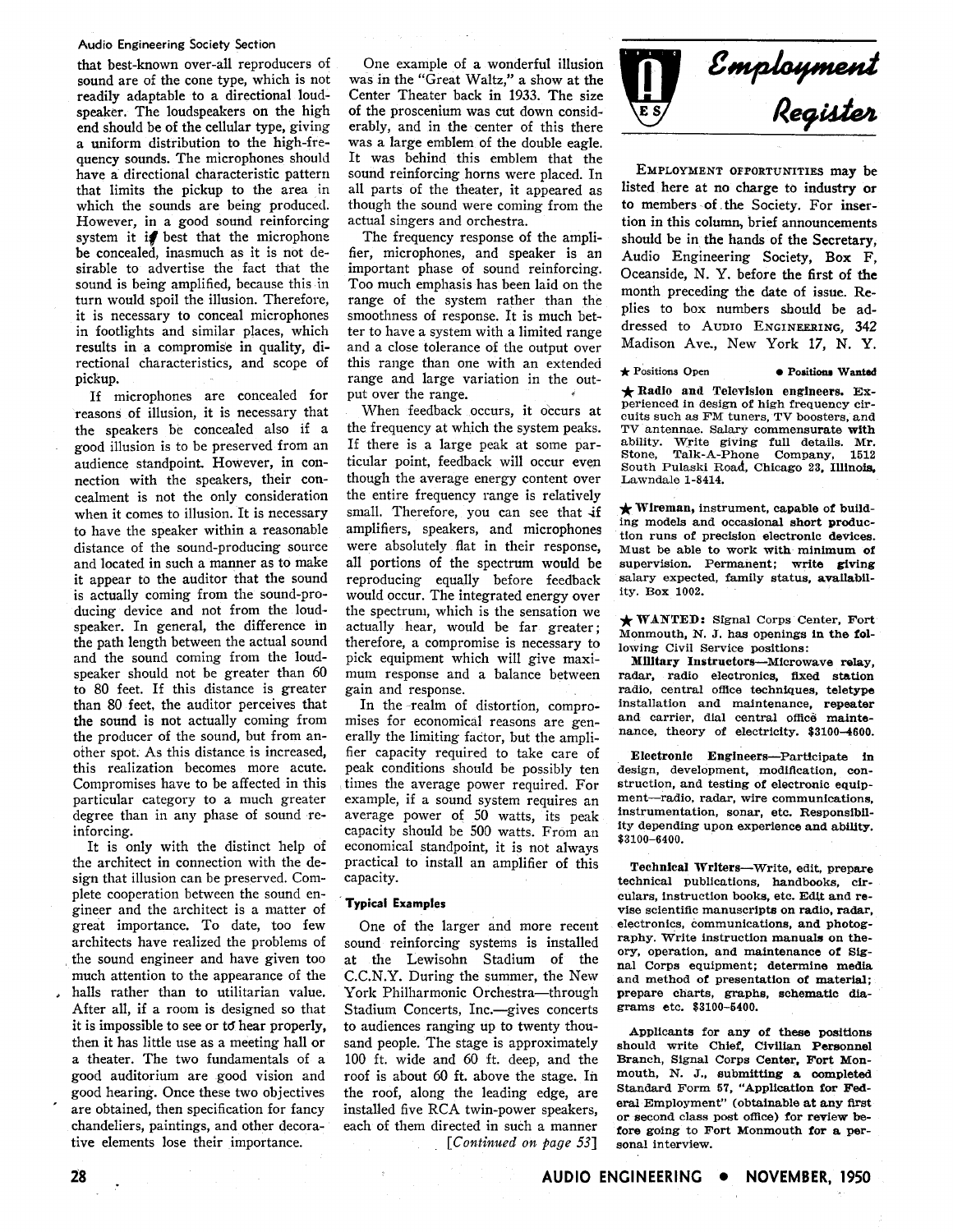## SOUND REINFORCING **SYSTEMS**

*[from page* 281

as to give optimum coverage over the entire seating area, which extends over a radius of 140 deg. with a maximum projection distance of approximately 250 feet. Into this system is fed a total of 400 watts of audio energy, divided 100 watts into each of the three center speakers and 50 watts into each of the two outside speakers. Controls are provided on each loudspeaker amplifier to proportion the amount of energy into the speakers to give uniform distribution over the seating area. The average power required in this system is approxlmately 75 watts.

The input system is made up of 15 to 17 microphones arranged in six groups. A remote control is located some 250 feet from the stage, directly in audience area. The operator blends the amplified sound with the actual sound for the best results, which, in this case, means adding just enough of the amplified sound to permit comfortable listening without the audience realizing that the concert is being reinforced.

In this particular installation-as in many others-sounds from the orchestra are picked up with multiple microphones, and the results are mixed electrically to get a combined signal. This results in an electrical mix which, when added to the acoustic energy of the orchestra, makes it sound as though the whole orchestra were piaying sufficiently loud so as not to require a sound reinforcing system. That, of course, is ideal. It was accomplished to a very high degree in this installation.

Another installation of note is located at the same college in the Great Hall. This installation was a most difficult one in view of the fact that the large, curved rear wall of the hall is a perfect

reflector for sound originating on the stage, and when attempts are made to boost the acoustic output to the point where people can hear throughout thc hall, the reflecting sounds cause loss of intelligibility. In this hall, the problem was corrected by installing a sound reinforcing system with a loudspeaker suspended on a single pendant support from the ceiling. Sounds originating from a relativdy weak source are amplified through the loudspeaker, and its output is directed into the audience arca with a minimum amount falling on the rear and side walls. In this way the intelligibility has been improved so that

it is possible to hear and understand throughout the entire seating area. In the Great Hall the path-length difference between the orator and the loudspeaker is never greater than 60 feet in any part of the auditorium where amplified sound is received. Therefore, the illusion is remarkably good.

### **Multiple-Speaker Problems**

One large reinforcing system, which<br>for a while was almost a failure, was that part of the official World's Fair sound system at the Court of Peace. Approximately ninety thousand people were assembled in a "U" shaped area, surrounded on two sides by **the ex**hibits of various nations and the tremendously large Federal Building which was the exhibit of the United States. The podium was erected on the steps of the Federal Building, and loudspeakers were at a level of about 150 ft., built behind grilles in the front of the building. Two RCA twin-power speakers were used, each being supplied with 100 watts of audio. At the last minute, just before the dedication, the radio director insisted that we install additional horns along the sides of the Court of, Peace because he was afraid the people would not be able to hear distinctly. During the first part of the ceremony the people heard many confusing sounds, first from the nearest speaker and then from other speakers that covered the same area. After we were advised at the master control desk that this was happening, we cut off the side speakers and projected the sound only from the top of the Federal Building, and with far better results. This setup was never designed as a sound reinforcing system, but it was used that way on the opening day.

A makeshift and compromise sound reinforcing system is now in use at the General Assembly of the United Nations out at Flushing Meadow.<sup>1</sup> The term "compromise" is used in view of

the fact that the nature of the roon does not lend itself to a true sound re inforcing system. The room is fairly large but has a balcony which over hangs the first floor to a considerable degree. This overhang prevents any possibility of feeding sound from the main cluster of cellular horns which arc directly over the podium. It was there. fore necesary to put a number of smal speakers on the ceiling underneath the balcony. In this area, which covers a depth of 20 to **30** rows of seats, there **is**  a total of 66 loudspeakers because the ceiling is low and the area must be blanketed with low-level sound. Thu: the auditors are not too conscious that the speaker is in their immediate vicinity. One other compromise was **ef**fected by putting an additional loudspeaker half way back from the podium, towards the rear wall, to cover the balcony exclusively. This speaker could be dispensed with if the delegates and press were attentive. However, the compromise, insofar as illusion is concerned, was made to permit those in the balcony area to hear all of the proceedings.

It must be borne in mind that these compromises are acceptable because it is not the prime intent of the United Nations to put on a show. The main purpose 'is to have the spoken word of the delegate heard by all in the seating area with 100 per cent intelligibility. To reach this condition, some compromises are acceptable.

Sound reinforcing systems for the ordinary broadcast are relatively simple. All that is necessary is to instal! one or two high-quality commercial loudspeakers in the approximate center of the proscenium and directed to cover the audience area. Very little trouble with feedback is encountered because the microphones are in clbse proximity to the sound to be picked up. For an orchestra, of course, no amplification is required because most broadcasts take place in relatively small halls.

In a television studio, the actor or the<br>sound producing device is no longer <sup>1</sup> A. W. Schneider, "Broadcast and Public relatively close to the microphone, be-<br>Address Systems," AUDIO ENGINEERING, cause the fatter must be kept out of the<br>field of the camera. Consequently, it is not possible to locate loudspeakers where they previously were because of the feedback problem. The solution is to put a number of high-quality loudspeakers throughout the seating area. These speakers are connected to their own amplifier with separate gain control, and, the amplifiers bridge the output of the audio system picking, being cut off only when the applause microphones are used. Experience by NBC at the International Theater has indicated that the type of